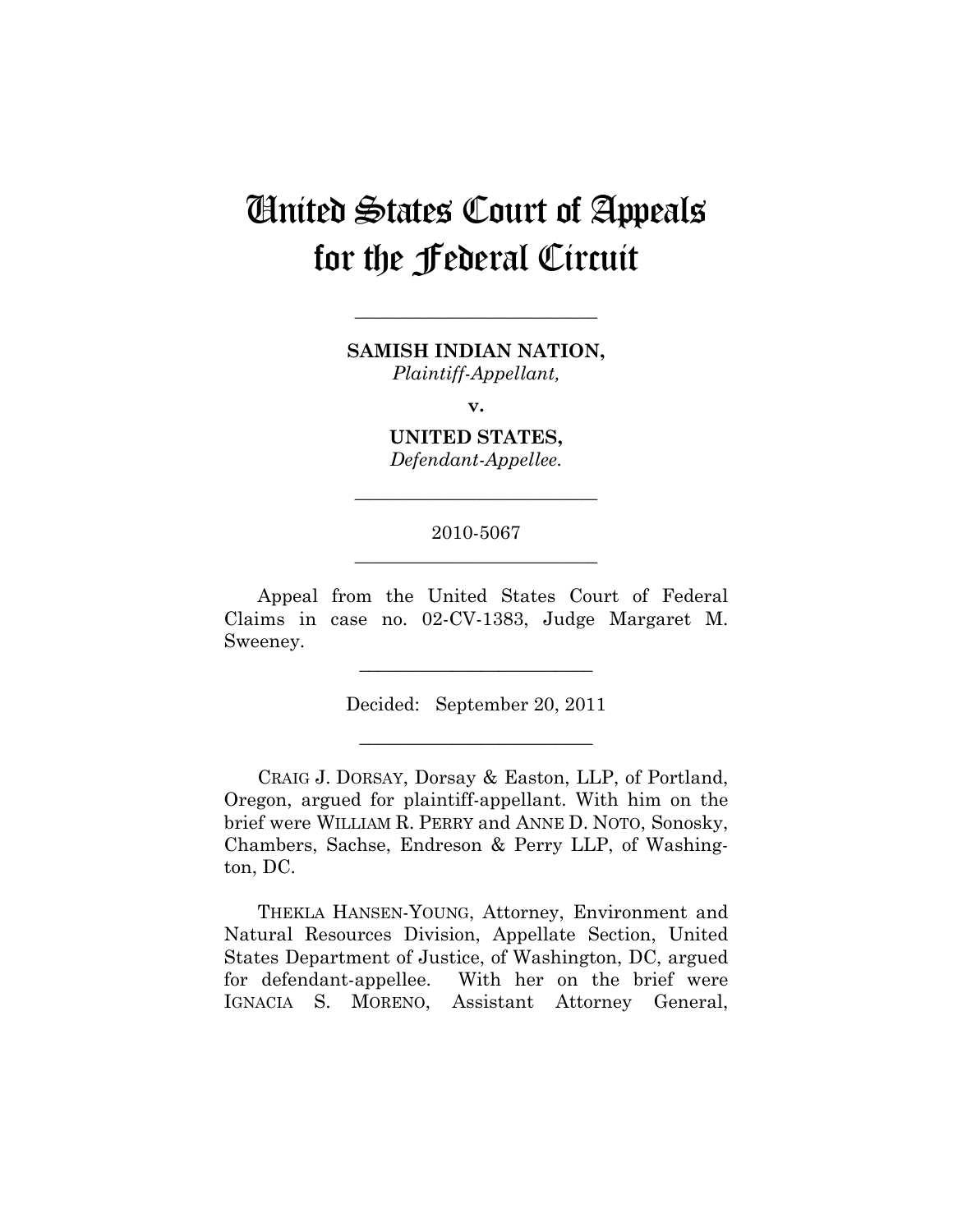KATHRYN E. KOVACS, Attorney. Of counsel was DEVON LEHMAN MCCUNE, Attorney, United States Department of Justice, of Denver, Colorado.

**\_\_\_\_\_\_\_\_\_\_\_\_\_\_\_\_\_\_\_\_\_\_\_\_\_\_** 

Before BRYSON, GAJARSA[\\*](#page-1-0), and MOORE, *Circuit Judges*. GAJARSA, *Circuit Judge*.

The issues on appeal before this court are ones of statutory construction. We must decide whether certain claims are premised on money-mandating statutes and are therefore within the jurisdiction of the United States Court of Federal Claims pursuant to the Tucker Act, 28 U.S.C. § 1491(a), and the Indian Tucker Act, 28 U.S.C. § 1505. The Court of Federal Claims dismissed for lack of jurisdiction over the claims brought by the Samish Indian Nation ("Samish") because some of their allegations were not premised upon any statute that was moneymandating, and the allegations reliant on moneymandating statutes were limited by other statutes. We affirm the Court of Federal Claims' decision that it lacked jurisdiction over some of the Samish's allegations because the Tribal Priority Allocation ("TPA") system is not money-mandating. We conclude, however, that the trial court's ability to provide a monetary remedy under the State and Local Fiscal Assistance Act of 1972 ("Revenue Sharing Act") is not limited by operation of the Anti-Deficiency Act, 31 U.S.C. § 1341. We therefore reverse the trial court's dismissal of the Samish's Revenue Sharing Act allegations and remand for further proceedings consistent with this opinion.

 $\overline{a}$ 

<span id="page-1-0"></span>Judge Gajarsa assumed senior status on July 31, 2011.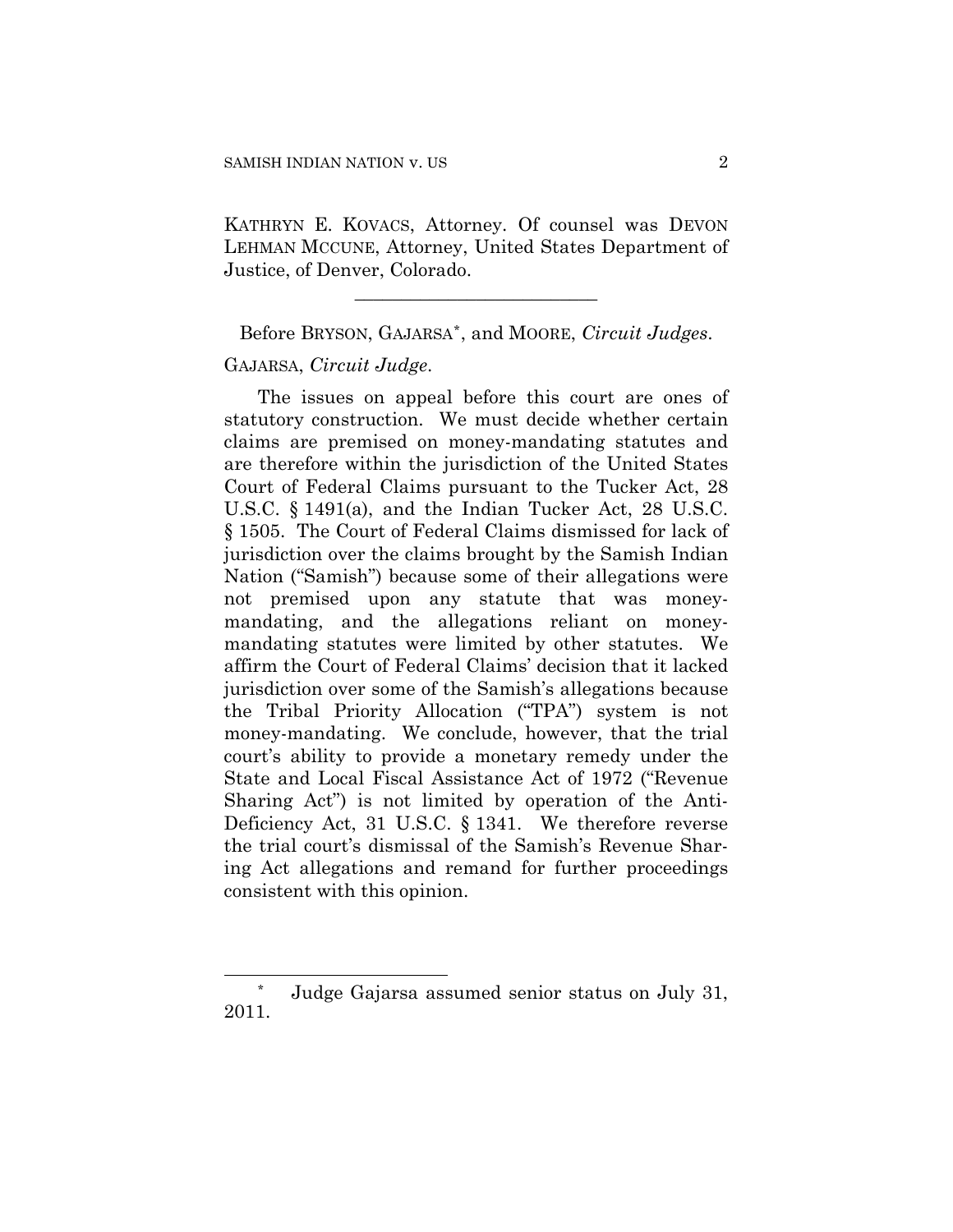#### **BACKGROUND**

This case is the latest in a series of suits filed by the Samish to obtain treaty rights and benefits from the United States ("Government").[1](#page-2-0) The Samish's efforts to be federally recognized and acknowledged for statutory benefits are more fully discussed in *Samish Indian Nation v. United States*, 58 Fed. Cl. 114, 115-16 (2003) ("*Samish I*") and *Samish Indian Nation v. United States*, 419 F.3d 1355, 1358-62 (Fed. Cir. 2005) ("*Samish II*") but are briefly summarized below.

<span id="page-2-0"></span> $\overline{a}$ In 2002, the Samish filed a complaint under the Administrative Procedure Act ("APA") in the Western District of Washington alleging that the funding the Bureau of Indian Affairs allocated to the Samish after the tribe was officially recognized was inequitable. *Samish Indian Nation v. U.S. Dep't of Interior*, No. C02-1955P, 2004 WL 3753252, at \*1 (W.D. Wash. Sept. 22, 2004). In 2004, the district court dismissed the Samish's claims for lack of subject matter jurisdiction, for lack of standing, and because there was no "final agency action" allowing for judicial review under the APA. *Id.* at \*3; *see also Samish Indian Nation v. U.S. Dep't of Interior*, No. C02- 1955P, 2004 WL 3753251, at \*1 (W.D. Wash. Feb. 6, 2004). The Samish also filed a motion to reopen the 1979 judgment in *United States v. Washington*, 384 F. Supp. 312 (W.D. Wash. 1974), that denied the Samish's claim to fishing rights under the Treaty of Point Elliott. *United States v. Washington*, 593 F.3d 790, 796-98 (9th Cir. 2010). The Ninth Circuit sitting en banc held that the recognition obtained by the Samish was not an extraordinary circumstance warranting the reopening of the prior denial of treaty rights. *Id*. at 798-99. The Ninth Circuit held that "treaty litigation and recognition proceedings were 'fundamentally different' and had no effect on one another." *Id.* at 800 (quoting *Greene v. Babbitt*, 64 F.3d 1266, 1270 (9th Cir. 1995)).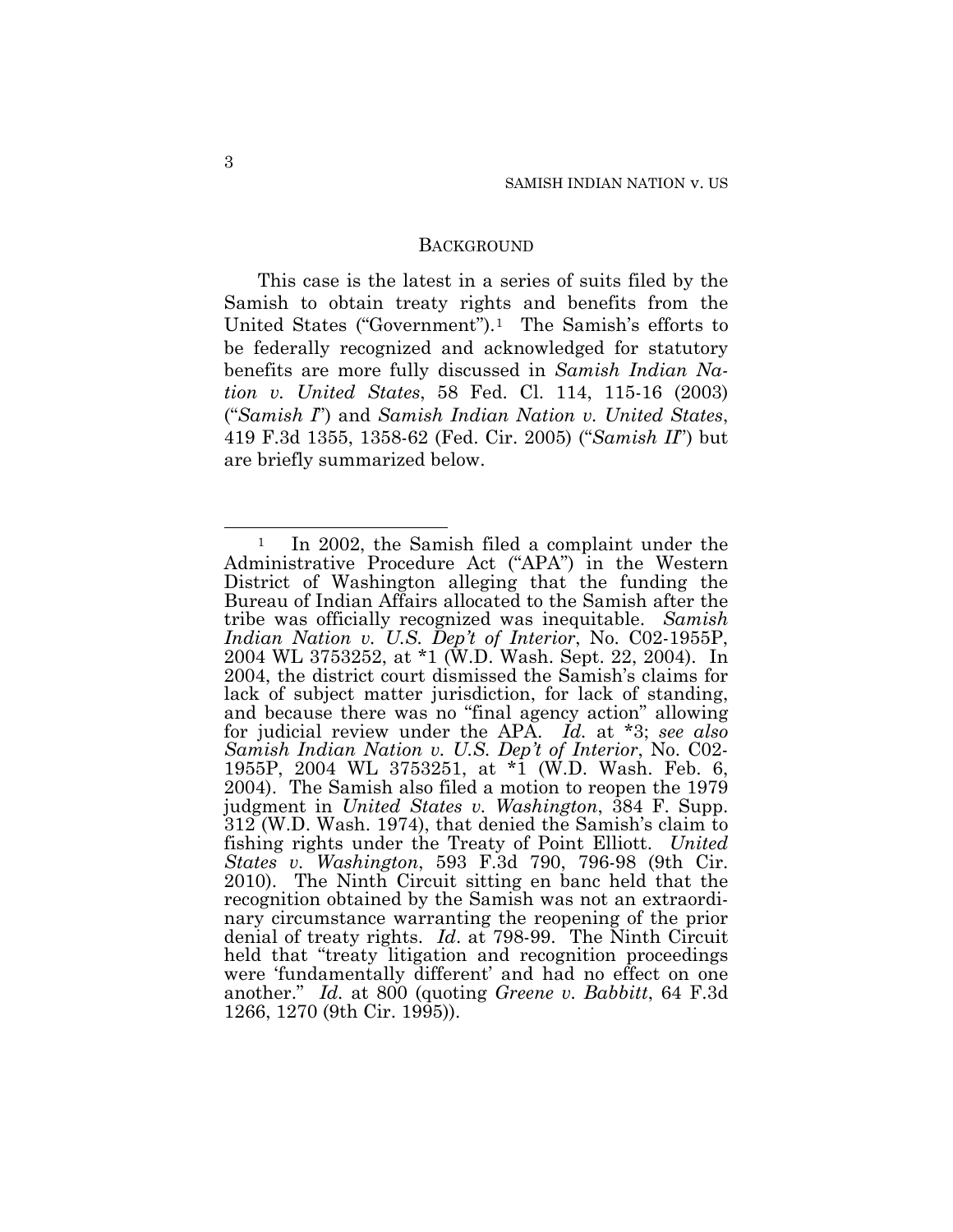Before 1978, the Department of the Interior ("Department") through the Bureau of Indian Affairs ("BIA") accorded tribes federal recognition on an ad hoc basis. *Kahawaiolaa v. Norton*, 386 F.3d 1271, 1272-73 (9th Cir. 2004). In 1966, the BIA created an unofficial list of tribes recognized by the United States. According to the BIA, the 1966 list was not intended "to be a list of federally recognized tribes as such" and was derived from its unofficial files. *Samish II*, 419 F.3d at 1359. The list did not distinguish between tribes based on their treaty recognition status because, at that time, the BIA lacked the legal basis to determine which tribes were treaty recognized. *Id.* The Samish were included on the list.

In 1969, the BIA created another unofficial list restricted to tribes with a "formal organization" approved by the BIA. *Id.* The Samish did not appear on that list due to an arbitrary omission by the BIA. *Greene v. Babbitt*, 943 F. Supp. 1278, 1288 n.13 (W.D. Wash. 1996) (concluding that the omission of the Samish from the unofficial 1969 list was arbitrary). Although the BIA created the list, it lacked the legal authority to determine which tribal groups would be accorded federal recognition. The 1969 list nonetheless became the basis for the BIA's classification of tribes in the future. *Samish II*, 419 F.3d at 1361. According to the BIA employee who prepared the list, the BIA's relevant records from 1969 have been lost. *Id.*

In the early 1970s, Congress began conditioning federal benefits to the tribes and their members on formal federal recognition as determined by the Department. The final regulation establishing the formal procedure for federal recognition of the tribes was published by the Department in 1978. *See* Procedures for Establishing that an American Indian Group Exists as an Indian Tribe, 43 Fed. Reg. 39,361 (Sept. 5, 1978) (codified at 25 C.F.R. Pt. 54 (1979)). As the current version of that regulation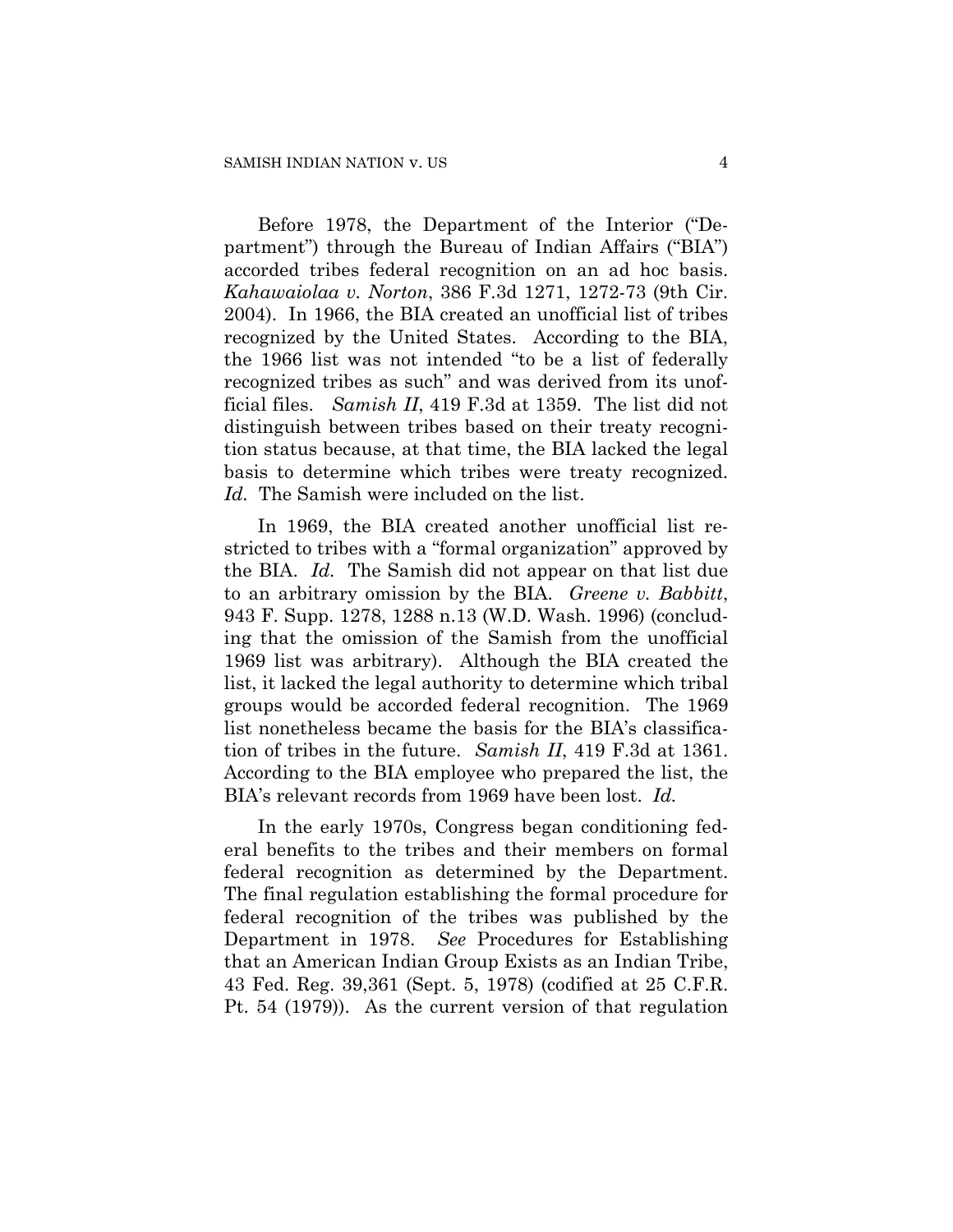makes clear, federal acknowledgment does "not create immediate access to existing programs." 25 C.F.R. § 83.12(c) (2011). A tribe may participate only "after it meets the specific program requirements, if any, and upon appropriation of funds by Congress." *Id.* Because they were arbitrarily removed from the list of recognized tribes, the Samish ceased receiving federal benefits.

In 1972, the Samish petitioned the Department seeking federal recognition in order to obtain federal program benefits. *Samish Indian Tribe v. Babbitt*, Docket No. Indian 93-1, Office of Hearings and Appeals, Recommended Decision (Dep't of Interior, Aug. 31, 1995). That petition was finally denied fifteen years later by the Department following an informal adjudication procedure. Final Determination That the Samish Indian Tribe Does Not Exist as an Indian Tribe, 52 Fed. Reg. 3,709 (Feb. 5, 1987). As a result, the Samish filed an action in federal district court alleging that the Department's adjudicative procedure violated the tribe's due process rights. In 1992, the district court vacated the Department's determination and remanded the federal recognition petition to be reconsidered under the formal adjudication procedures set forth in the Administrative Procedure Act ("APA"). *Greene v. Lujan*, No. 89-645, 1992 WL 533059, at \*9 (W.D. Wash. Feb. 25, 1992), *aff'd sub nom. Greene v. Babbitt*, 64 F.3d 1266 (9th Cir. 1996). This long travail for the Samish finally ended when it obtained federal recognition on April 9, 1996. The Department published formal notice on that date indicating that the Samish was an Indian tribe under applicable federal law. Final Determination for Federal Acknowledgement of the Samish Tribal Organization as an Indian Tribe, 61 Fed. Reg. 15,825 (Apr. 9, 1996).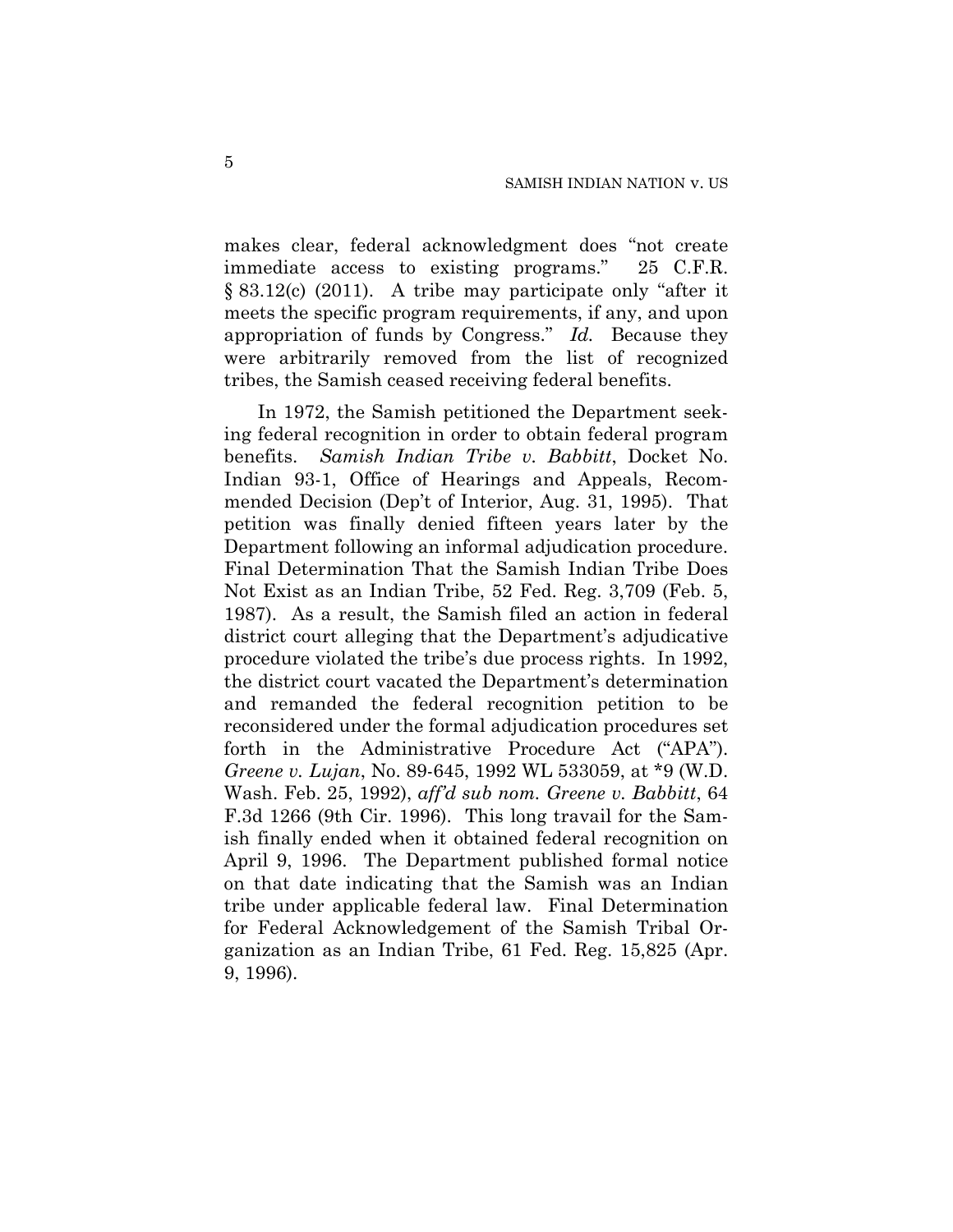On October 11, 2002, the Samish filed suit in the Court of Federal Claims seeking money damages under the Tucker Act and the Indian Tucker Act, which waive the sovereign immunity of the United States with respect to certain actions. These statutory provisions only waive the sovereign immunity of the United States. Damages, if any, must be premised on money-mandating statutes. In their first amended complaint, the Samish sought damages for the deprivation of their statutory benefits as a result of the Government's erroneous and arbitrary refusal to recognize the tribe between 1969 and 1996, as well as compensation for benefits that the Samish had been wrongfully denied since their acknowledgement and recognition as a federal tribe in April 1996. *Samish I*, 58 Fed. CI. at 116-17.

The trial court dismissed the complaint holding that the six-year statute of limitations in 28 U.S.C. § 2501 barred all but one of the Samish's claims and 28 U.S.C. § 1500 barred the remaining claim. *Id.* On appeal, this court found that the Indian Self-Determination and Education Assistance Act, 25 U.S.C. § 450 *et seq.*, and the Snyder Act, 25 U.S.C. §§ 2, 13, were not moneymandating with respect to the Samish's claims. *Samish II*, 419 F.3d at 1358. This court reversed the trial court's determination that the Samish's claim regarding its failure to receive benefits from 1969 until 1996 was time barred. We then remanded "for further proceedings to determine whether the remaining statutes underlying the claim are money-mandating." *Id*.

On remand, the Samish filed a second amended complaint alleging two claims for relief. 2d Am. Compl., *Samish Indian Nation v. United States*, No. 02-1383 (DE 36) at ¶¶ 31-36 (Fed. Cl. Jan. 1, 2006). The first claim sought damages under various federal statutes and programs for the Government's failure to provide the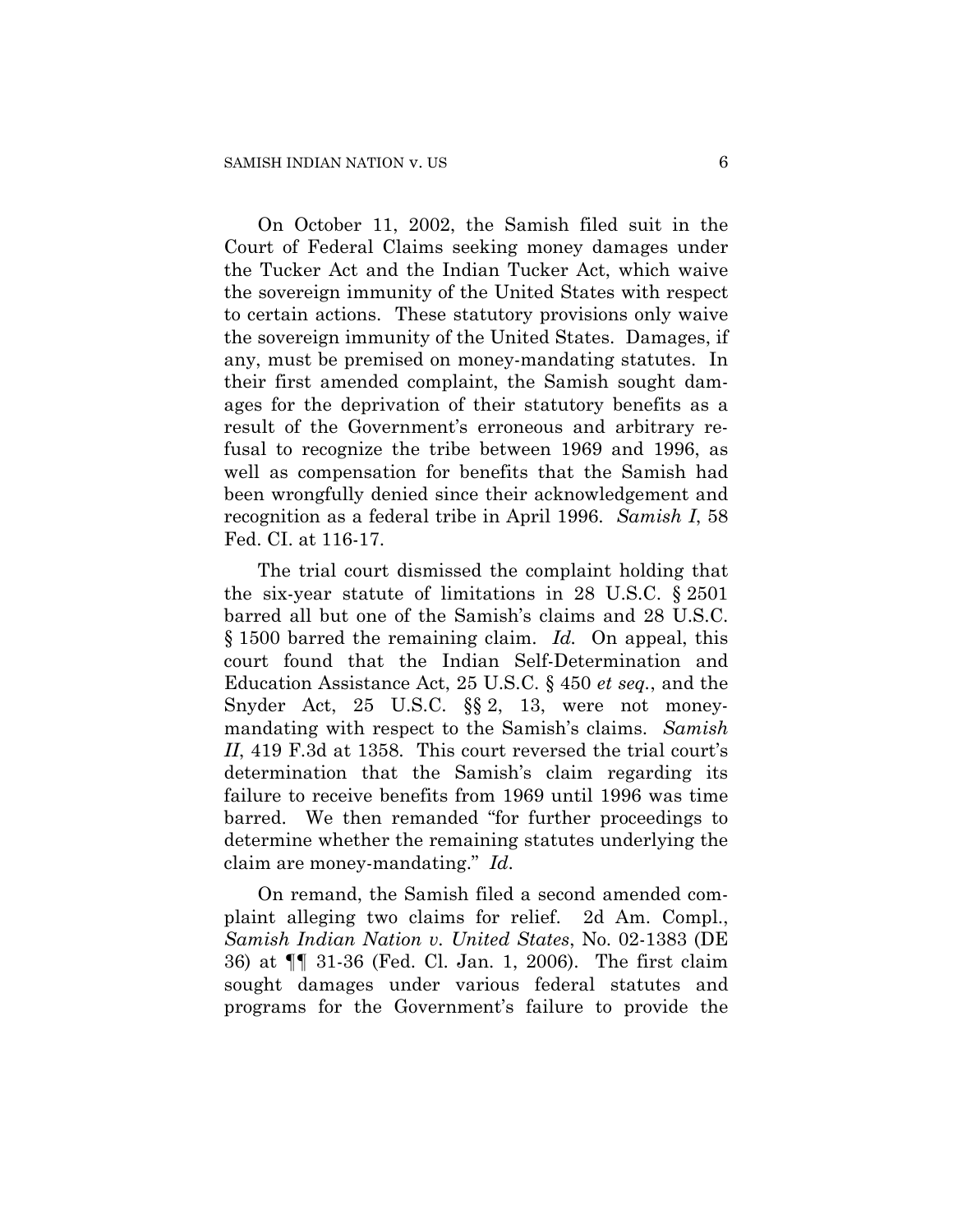Samish with benefits from 1969 until 1996. The complaint alleged that either the underlying legal framework of the programs or the statutes creating the programs were money-mandating. 2d Am. Compl. at ¶¶ 31-36; *see Samish Indian Nation v. United States*, No. 02-1383 L, 2006 WL 5629542, at \*1 (Fed. CI. July 21, 2006) (interim discovery order interpreting first claim). The second claim alleged that the "network" of programs and statutes providing federal benefits to all federally-recognized tribes created a fiduciary duty that the Government breached by failing to provide the Samish with benefits. 2d Am. Compl. at ¶¶ 37-44; *see Samish*, 2006 WL 5629542, at \*2 (interpreting second claim).

The Government moved to dismiss the Samish's complaint and argued that the referenced programs or statutes were not money-mandating. Thus, the Samish's claims fell outside the scope of both the Tucker Act and the Indian Tucker Act, and consequently, sovereign immunity was not waived. The Court of Federal Claims issued two opinions explaining why it was granting the motion to dismiss. *See Samish Indian Nation v. United States*, 82 Fed. Cl. 54, 55 (2008) ("*Samish III*"); *Samish Indian Nation v. United States*, 90 Fed. Cl. 122, 128-29 (2009) ("*Samish IV*"). On appeal, the Samish challenge the trial court's dismissal of their claims, but limit their arguments to two programs they allege are moneymandating, the TPA system and the Federal Revenue Sharing program created by the State and Local Fiscal Assistance Act of 1972, Pub. L. No. 92-512, 86 Stat. 919, commonly known as the Revenue Sharing Act of 1972.

In *Samish III*, the Court of Federal Claims held that the TPA system was not money-mandating and, thus, it did not have jurisdiction over either of the Samish's claims. 82 Fed. Cl. at 68-69. The trial court first found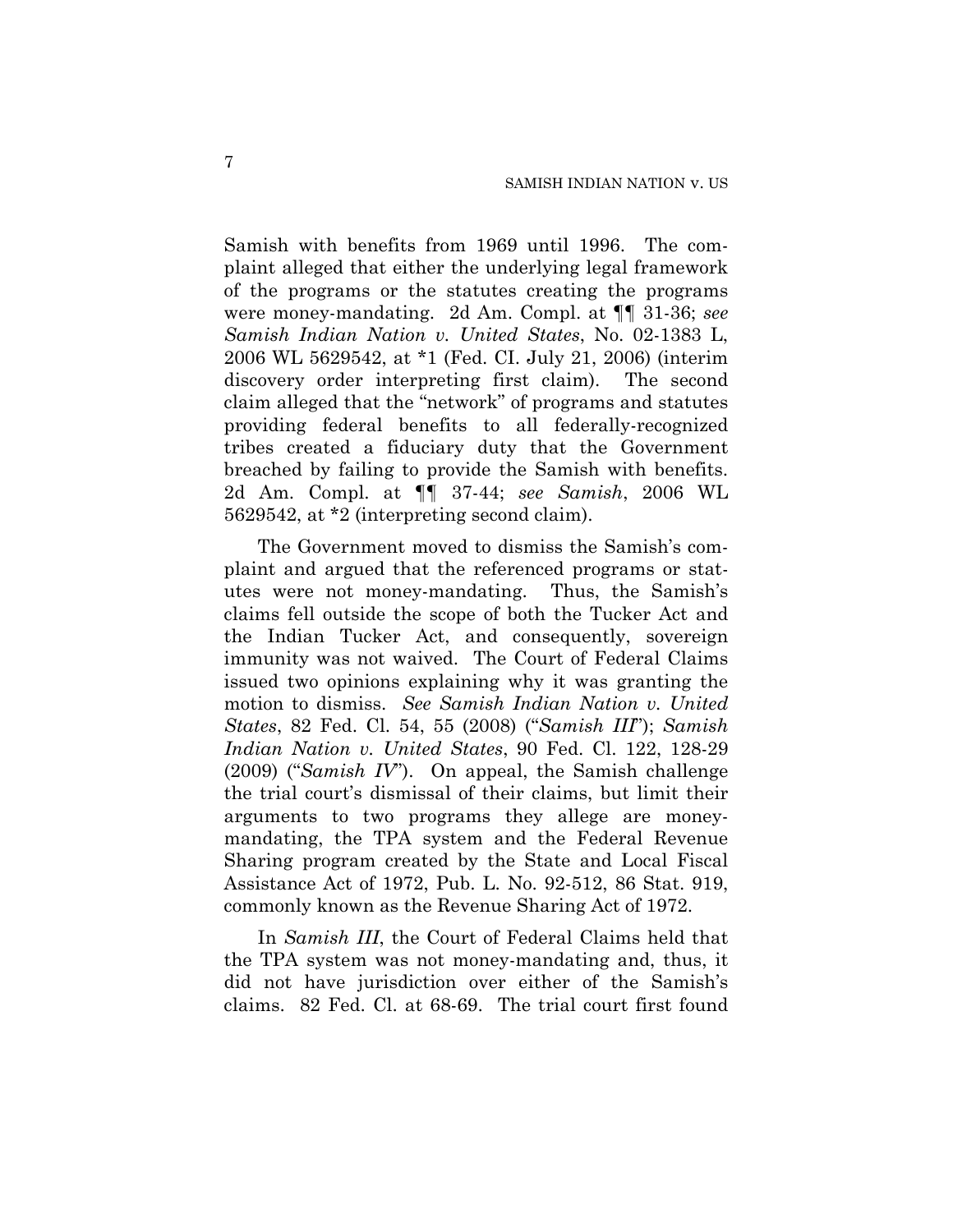that the TPA system was neither a "statute" nor a "discrete statutory program." *Id.* at 59, 65-66. Rather, it was merely a budgetary mechanism and, therefore, could not impose a money-mandating duty on the Government. *Id.* at 66. The trial court discussed *United States v. Navajo Nation*, 537 U.S. 488 (2003) ("*Navajo I*"), and explained that its analysis "must train on specific rights-creating or duty-imposing statutory or regulatory prescriptions." *Samish* III, 82 Fed. Cl. at 68 (quoting *Navajo I*, 537 U.S. at 507). Applying *White Mountain Apache Tribe v. United States*, 537 U.S. 465 (2003), and *Navajo I*, the trial court next determined that because the TPA system did not create a fiduciary duty on the part of the Government or a specific trust, it could not be interpreted as moneymandating. *Samish III*, 82 Fed. Cl. at 69.

In *Samish IV*, the Court of Federal Claims held that although the Revenue Sharing Act was moneymandating, to the extent that the Samish's allegations in its claim relied upon it, the Anti-Deficiency Act, 31 U.S.C. § 1341, rendered those allegations moot. 90 Fed. CI. at 133-37. The Court of Federal Claims applied *Agwiak v. United States*, 347 F.3d 1375 (Fed. Cir. 2003), and held that the Revenue Sharing Act's usage of the phrases "is entitled" and "shall pay," made it money-mandating. *Samish IV*, 90 Fed. Cl. at 135-36. The trial court found that the Act was money-mandating because it was framed as an "entitlement" and included the following language: "The Secretary of the United States Department of the Treasury *shall*, for each entitlement period, *pay out* . . . to each State government . . . and . . . each unit of local government a total amount equal to the entitlement of such unit." *Id.* at 133 (quoting 86 Stat. 919 at Sec. 102) (emphasis added). The court analyzed the Samish's claim for statutory damages under the Revenue Sharing Act, but did not address the Samish's breach of trust argu-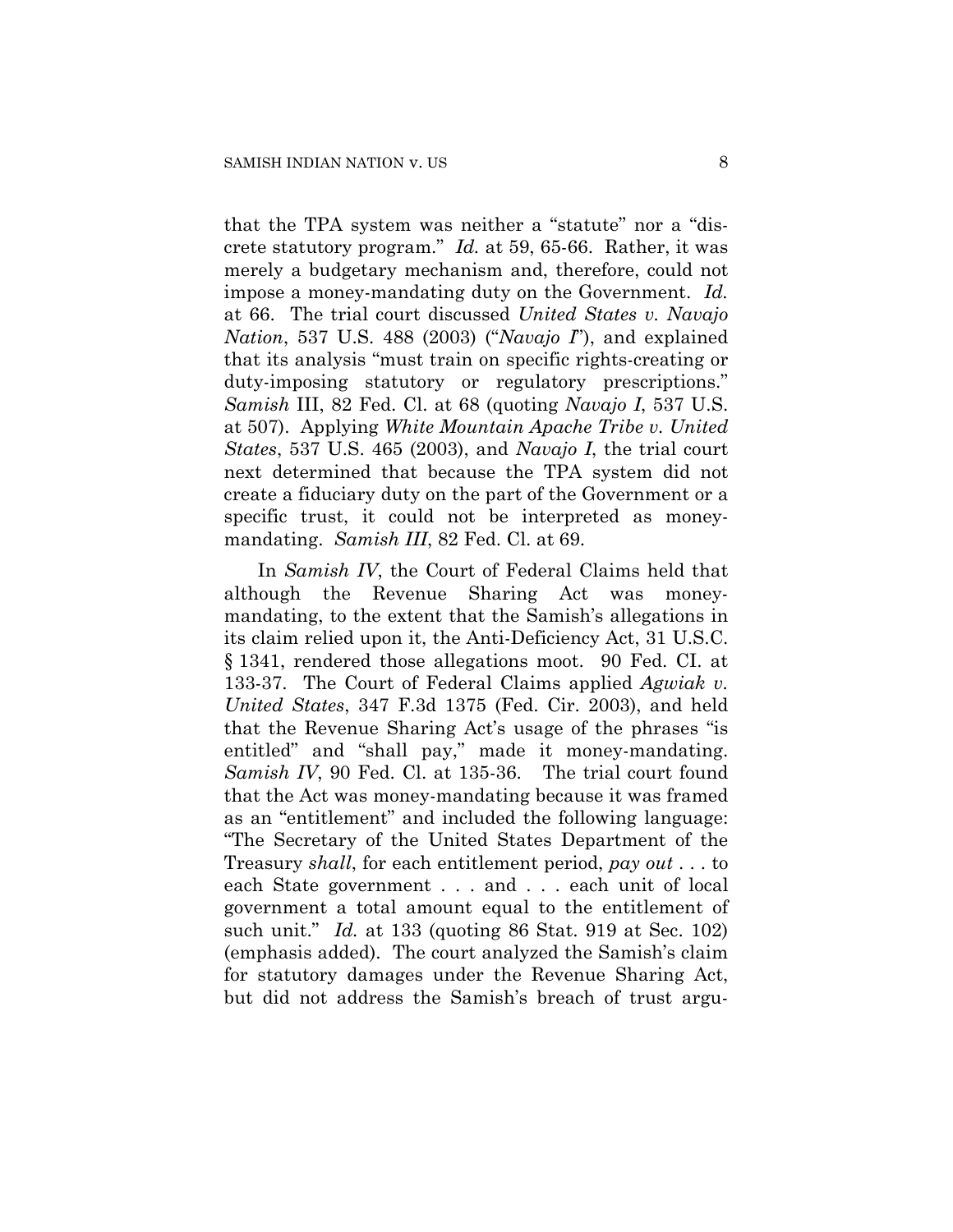ment or whether the Revenue Sharing Act imposed a fiduciary duty upon the Government to provide the Samish with funds authorized by the Act.

The trial court concluded, however, that its ability to award any damages mandated by the Revenue Sharing Act was limited by the Anti-Deficiency Act. *Samish IV*, 90 Fed. Cl. at 136-37. It interpreted the Anti-Deficiency Act as prohibiting a court from "award[ing] funds if an appropriation has lapsed unless an aggrieved party files suit before the appropriation lapses." *Id.* at 136. Because the appropriations for the Revenue Sharing Act lapsed in 1983 but the Samish did not file their lawsuit until 2002, the trial court held that the Samish's allegations related to the Revenue Sharing Act were moot. *Id.* at 136-37. We have jurisdiction over the Samish's timely filed appeal pursuant to 28 U.S.C. § 1295(a)(3).

### **DISCUSSION**

This court reviews the Court of Federal Claims' dismissal of a complaint for lack of jurisdiction and interpretation of statutes without deference. *Brown v. United States*, 86 F.3d 1554, 1559 (Fed. Cir. 1996); *Western Co. of N. Am. v. United States*, 323 F.3d 1024, 1029 (Fed. Cir. 2003). The Government argues that it had no duty to treat the Samish as federally recognized prior to 1996, and therefore, this court need not even address whether the TPA system or Revenue Sharing Act can be interpreted as mandating compensation for damages.This argument is not persuasive because in *Samish II*, this court ruled that the Government's failure to treat the Samish as a federally recognized tribe from 1969 to 1996 was "wrongful" and "arbitrary and capricious." 419 F.3d at 1373-74. The Government's wrongful failure to recognize the Samish gave rise to a damages claim, but two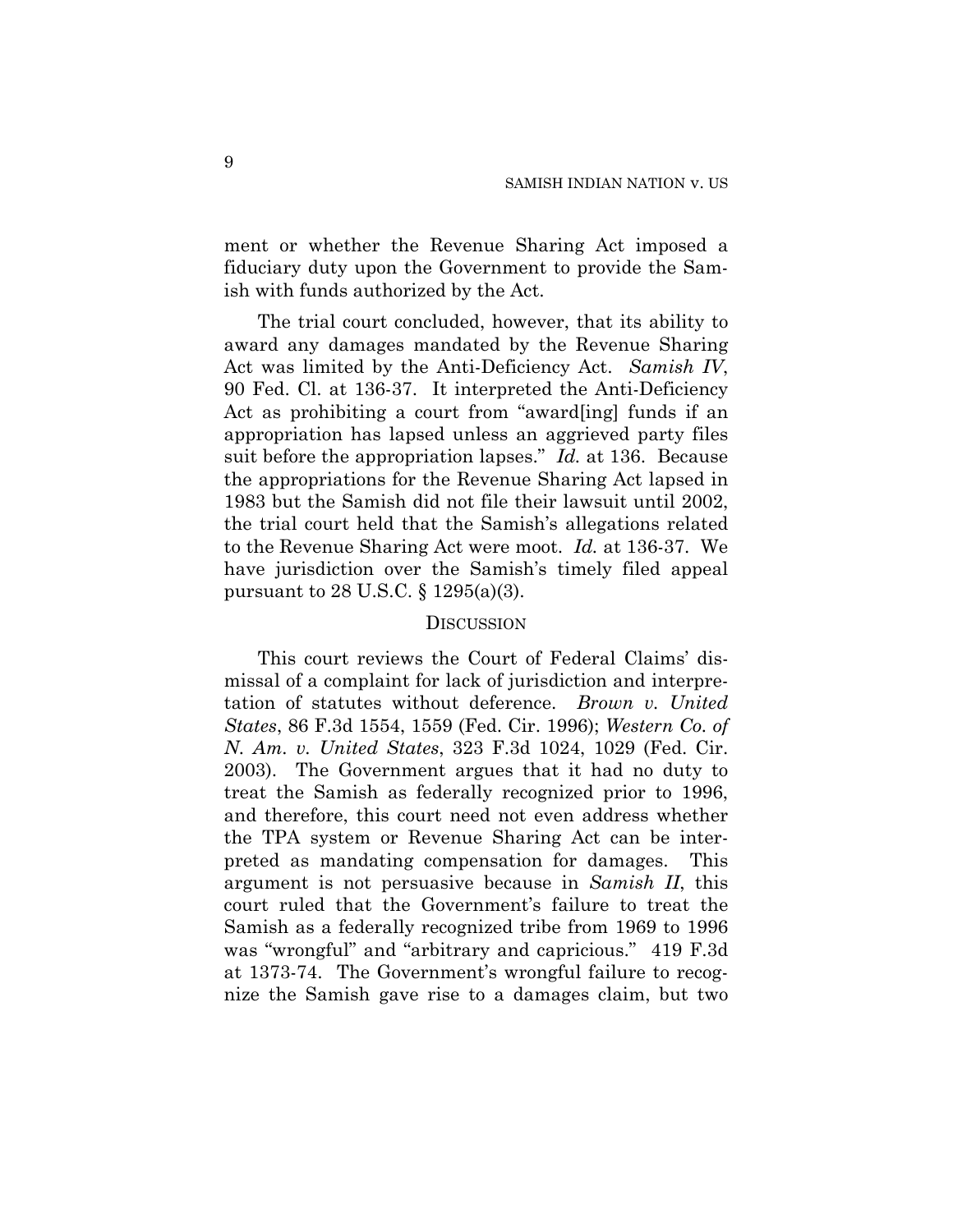questions remain. The answer to these questions determines whether the Government is liable to the Samish. The first is whether the Court of Federal Claims has jurisdiction over the Samish's claim because the TPA system is money-mandating. The second is whether the Anti-Deficiency Act limits the trial court's ability to provide a monetary remedy under the Revenue Sharing Act. We address each in turn.

I.

The analysis of whether a law is money-mandating contains two steps. First, the court determines whether any substantive law imposes specific obligations on the Government. If that condition is met, then the court proceeds to the second inquiry, "whether the relevant source of substantive law can be fairly interpreted as mandating compensation for damages sustained as a result of a breach of the duties the governing law imposes." *United States v. Navajo Nation*, 129 S. Ct. 1547, 1552 (2009) ("*Navajo III*") (quotations omitted). The Court of Federal Claims has jurisdiction if the substantive law at issue is "reasonably amenable to the reading that it mandates a right of recovery in damages." *White Mountain*, 537 U.S. at 473.

Under *Navajo I* and *Navajo III*, the TPA system, Appropriations Acts, and statutes authorizing Indian programs are not money-mandating. The "moneymandating" condition is satisfied when the text of a statute creates an entitlement by leaving the Government with no discretion over the payment of funds. *Doe v. United States*, 100 F.3d 1576, 1581 (Fed. Cir. 1996). In limited situations, the "money-mandating" requirement may also be satisfied if the Government retains discretion over the disbursement of funds but the statute: (1) provides "clear standards for paying" money to recipients; (2)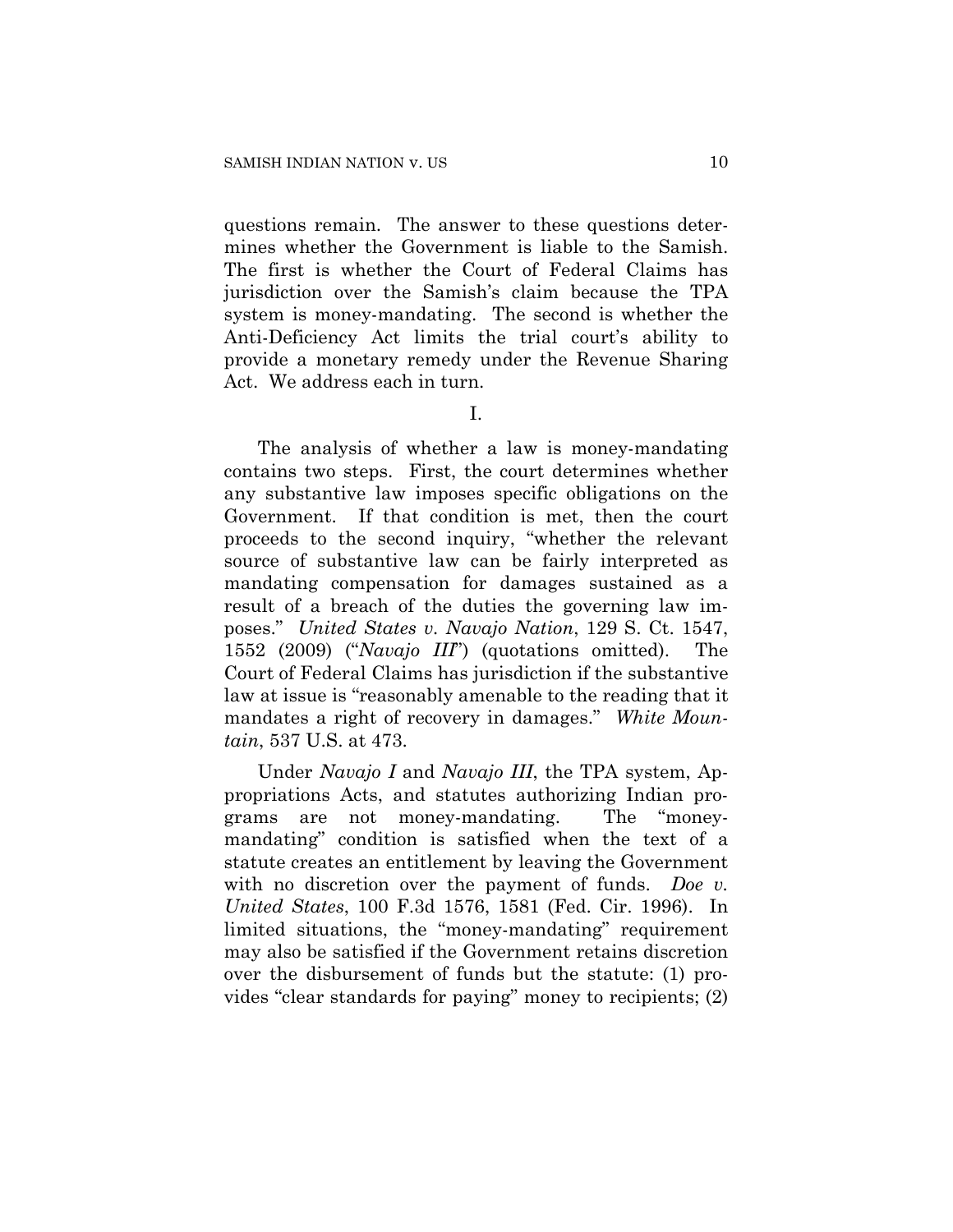states the "precise amounts" that must be paid; or (3) as interpreted, compels payment on satisfaction of certain conditions. *Perri v. United States*, 340 F.3d 1337, 1342-43 (Fed. Cir. 2003). As the Supreme Court explained in *Navajo I*, the money-mandating "analysis must train on specific rights-creating or duty-imposing statutory or regulatory prescriptions." 537 U.S. at 506. In *Navajo III*, the Supreme Court emphasized that the "text of the Indian Tucker Act makes clear that only claims arising under 'the Constitution, laws or treaties of the United States, or Executive orders of the President' are cognizable." 129 S. Ct. at 1558.

Although the TPA system secures funds for tribes, it is not a statute or regulation.

According to 25 C.F.R. § 46.2, "TPA means the BIA's budget formulation process that allows direct tribal government involvement in the setting of relative priorities for local operating programs." The TPA system refers to the BIA's internal budgeting process, which includes preparation of the BIA's budgetary requests, presentation of the BIA's requests to Congress, and distribution of Congressional appropriations for the operation of Indian programs authorized under different statutes. Congress has enacted authorizing statutes for some but not all of the specific programs covered by the TPA system, including the Johnson-O'Malley Act, the Indian Child Welfare Act of 1978, the Indian Child Protection and Family Violence Protection Act, and the Higher Education Tribal Grant Authorization Act.

In this case, the relevant statutes are the annual Appropriations Acts that provide the TPA system with funds and the statutes creating the programs supported by TPA funds. After receiving the funds through the Appropria-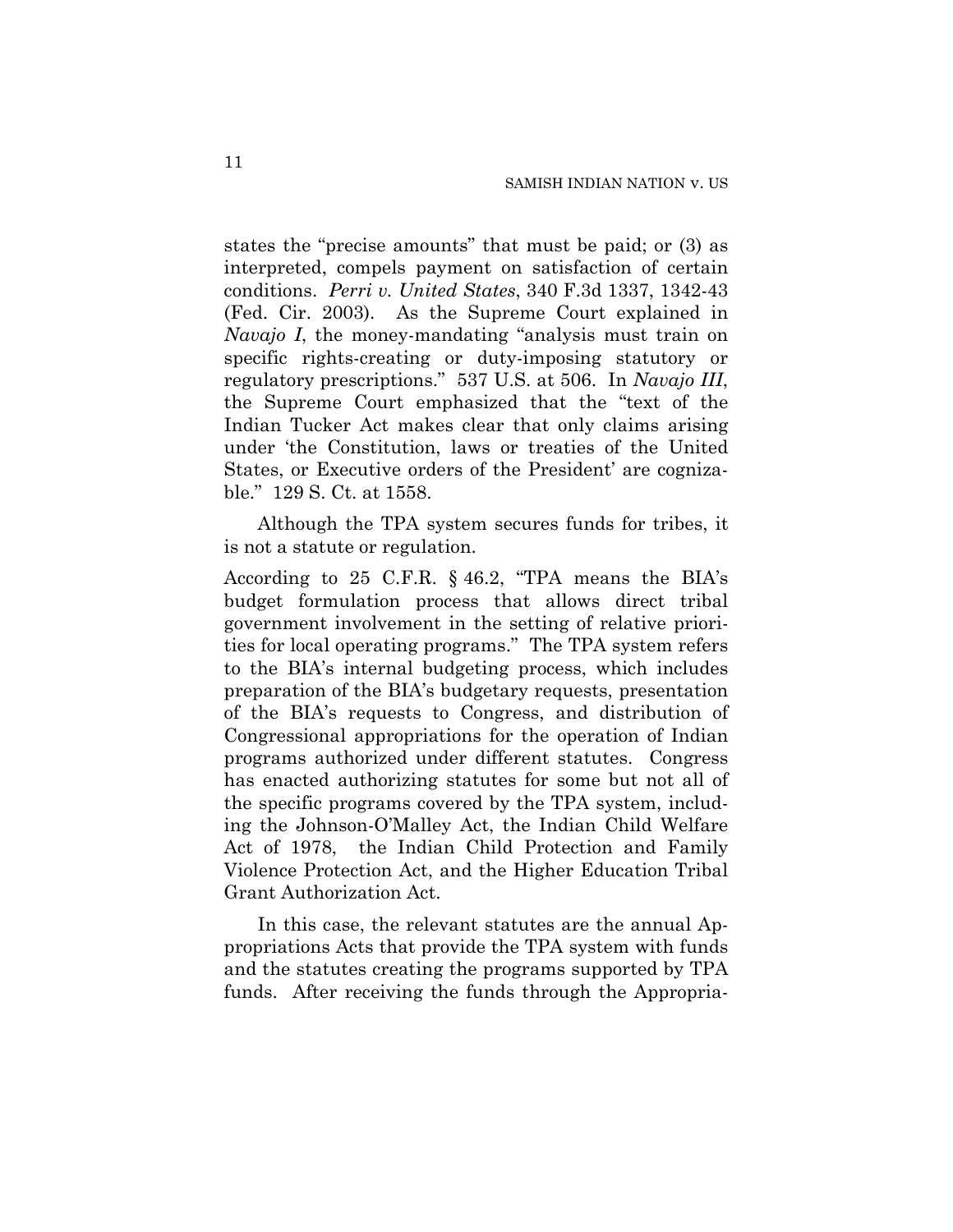tions Acts, the BIA allocates the funds among federally recognized tribes if they are participating in statutorily designated programs pursuant to a contract, the Indian Self-Determination and Education Assistance Act, funding compacts, or grant agreements. As the General Accounting Office has recognized, the purpose of the TPA system is to "further Indian self-determination by giving the tribes the opportunity to establish their own priorities and to move funds among programs accordingly, in consultation with BIA." Gen. Accounting Office: Report to Congressional Requesters, GAO/RCED 98-181, at 4(July 1998) (J.A. 230 ¶ 33). The Appropriations Acts do not provide a clear standard for paying money to recognized tribes, state the amounts to be paid to any tribe, or compel payment on satisfaction of certain conditions. *See Perri*, 340 F.3d at 1342-43.

The Appropriations Acts provide funds to the BIA, specifically, "sums . . . appropriated . . . [f]or operation of Indian programs." *See, e.g.*, Appropriations Act for 2001, Pub. L. No. 106-291, 114 Stat. 922 (2000). For example, the Appropriations Act for 1993 states:

Be it enacted . . . [t]hat the following sums are appropriated . . . for the Department of the Interior and related agencies for the fiscal year . . ., and for other purposes, namely: For operation, of Indian programs by direct expenditure, contracts, cooperative agreements, and grants including expenses necessary to provide education and welfare services for Indians either directly or in cooperation with States and other organizations . . .; grants and other assistance to needy Indians; maintenance of law and order; management, development, improvement, and protection of resources and appurtenant facilities under the jurisdiction of the Bureau of Indian Affairs. . .; for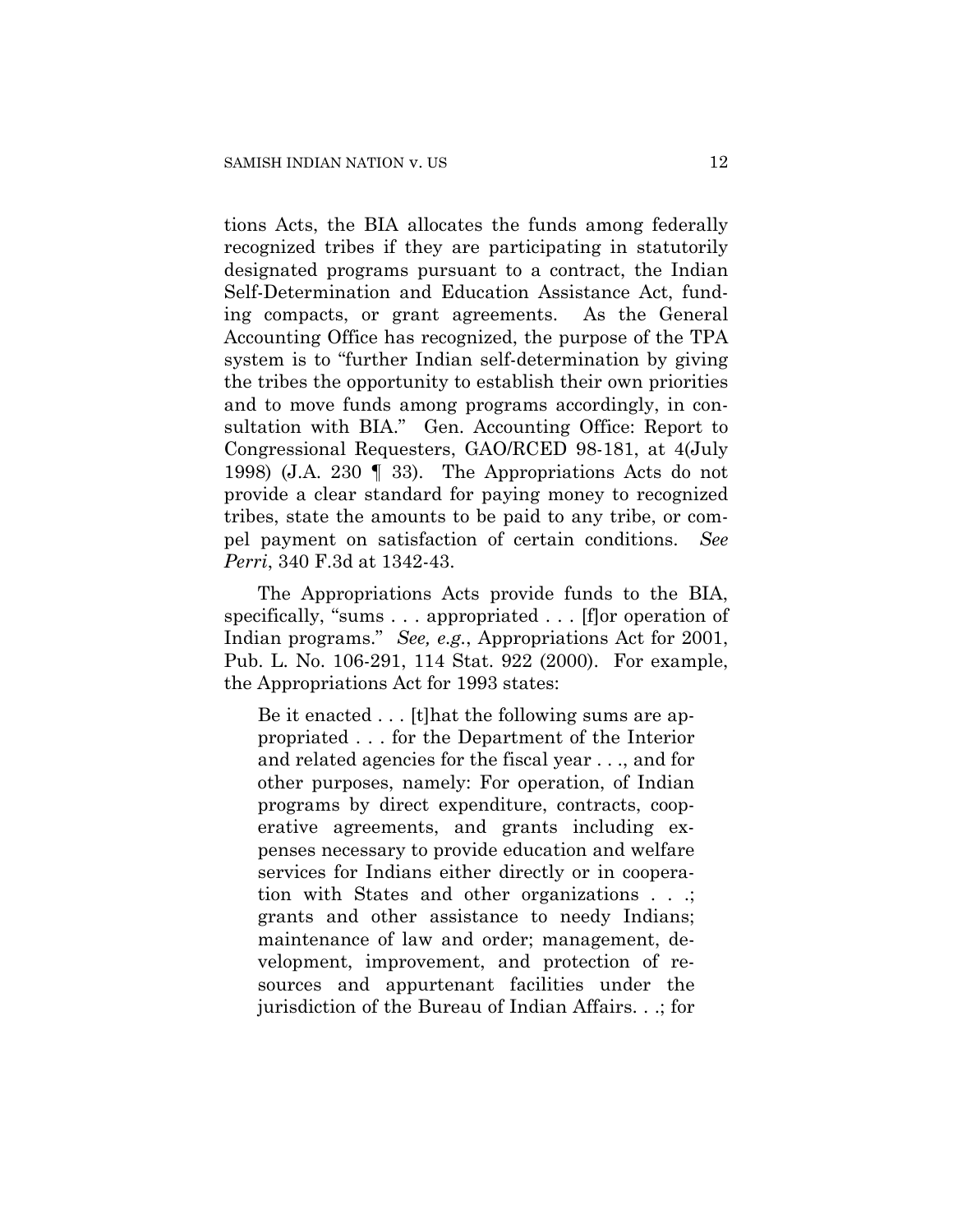the general administration of the Bureau of Indian Affairs. . ., \$1,353,899,000.

Pub. L. No. 102-381, 106 Stat. 1374-88 (1992). The annual Appropriations Acts and the statutes that establish programs supported by TPA funds do not impose any specific trust obligations on the Government beyond the general trust relationship that exists between the Government and the tribes.

Since its decision in *Cherokee Nation v. Georgia* in 1831, the Supreme Court has recognized the existence of a general trust relationship between the Government and the tribes. 30 U.S. 1, 2 (1831) (explaining the tribes' "relations to the United States resemble that of a ward to his guardian"). Similarly, Congress has recognized that general trust relationship. *See, e.g.*, 25 U.S.C. § 458cc(a) (noting the "Federal Government's laws and trust relationship to and responsibility for the Indian people.") As recently explained in the *United States v. Jicarilla Apache Nation*, the trust relationship between the tribes and the Government is "defined and governed by statutes." No. 10-382, 2011 WL 2297786, \*8, 564 U.S. \_\_\_ (June 13, 2011). In *Jicarilla*, the Supreme Court also explained that common law trust principles apply to the trust relationship between the Government and the tribes only where Congress has indicated it is appropriate to do so. *Id.* at \*11. In *White Mountain*, the Supreme Court distinguished instances where the Government undertook "full" responsibility for managing Indian land and resources from "limited" trust relations in which the Government undertook no resource management responsibility. 537 U.S. at 473-74. In *Navajo I*, the Supreme Court looked for an assignment to the Government of "a comprehensive managerial role" or express investment with responsibility to secure "the needs and best interests of the Indian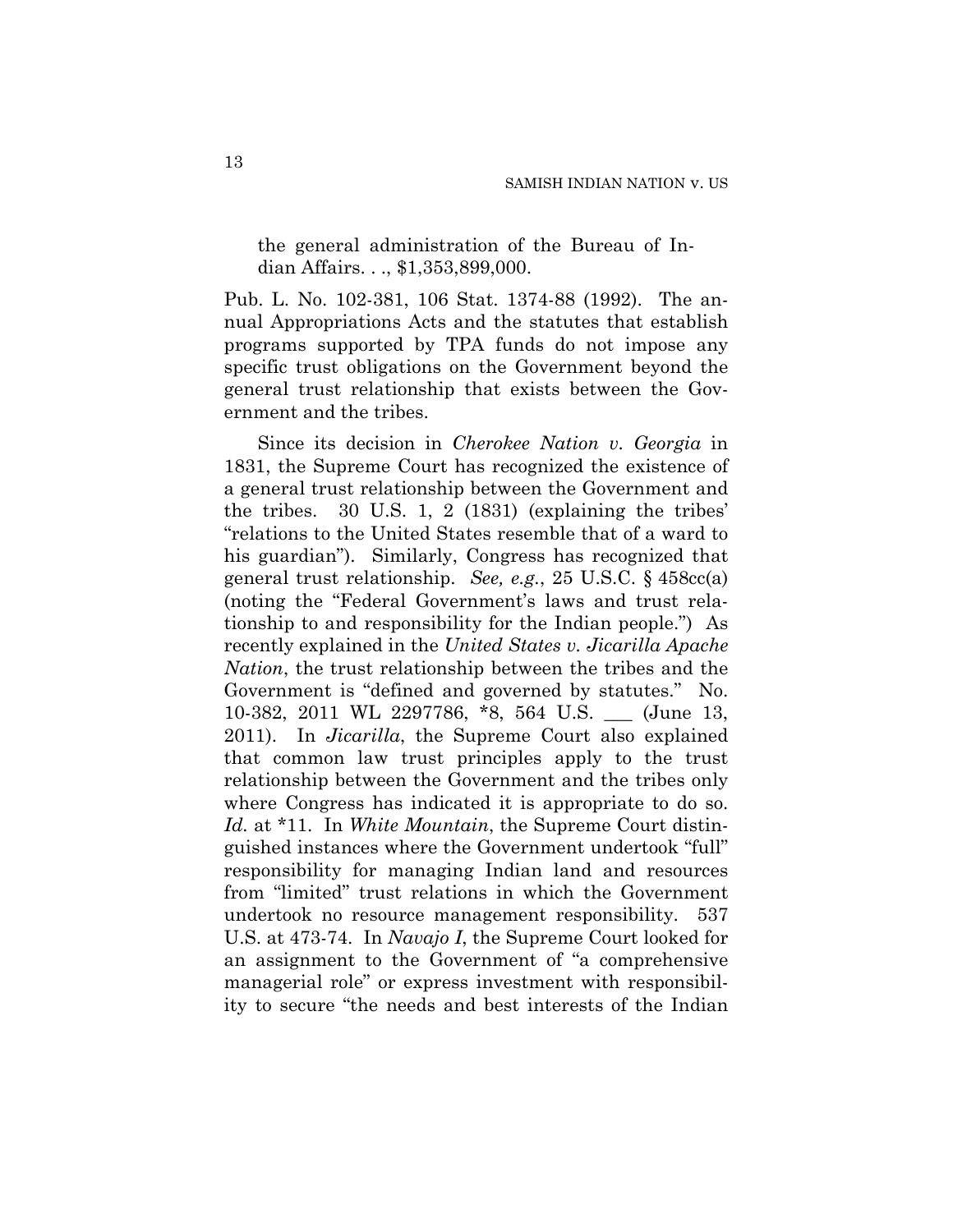owner and his heirs" as indicators of a fiduciary relationship. 537 U.S. at 507-08.

In *United States v. Mitchell*, the Supreme Court held that the Government may be obligated to pay damages when a network of statutes describes a fiduciary relationship beyond the general trust relationship between the Government and the tribes. 463 U.S. 206, 226 (1983). The statutes in *Mitchell* imposed "elaborate control" duties on the Government and gave the Government significant managerial responsibility over the tribe's property. The same cannot be said of the TPA system, and although the TPA system facilitates the allotment of federal money to the tribes, it is not money mandating. The network of statutes underlying the TPA system does not contain detailed express language supporting the existence of a fiduciary relationship or a trust corpus. The Samish have not identified any TPA-related statutes containing the level of detail necessary to establish a fiduciary relationship beyond the general trust relationship between the Government and the tribes. *See Jicarilla*, 2011 WL 2297786 at \*8; *Navajo I*, 537 U.S. at 507-08. We therefore affirm the trial court's finding that the TPA system is not money-mandating.

II.

# A.

We now review whether the trial court is correct in its analysis of the other statutes relevant to the Samish's claims, namely, the Federal Revenue Sharing Act and the Anti-Deficiency Act. We affirm the conclusion of the trial court that the Revenue Sharing Act is money-mandating. We hold that the Anti-Deficiency Act does not apply because it does not limit the Court of Federal Claims' power to enter a judgment in damages to compensate a plaintiff for an injury on a claim brought under the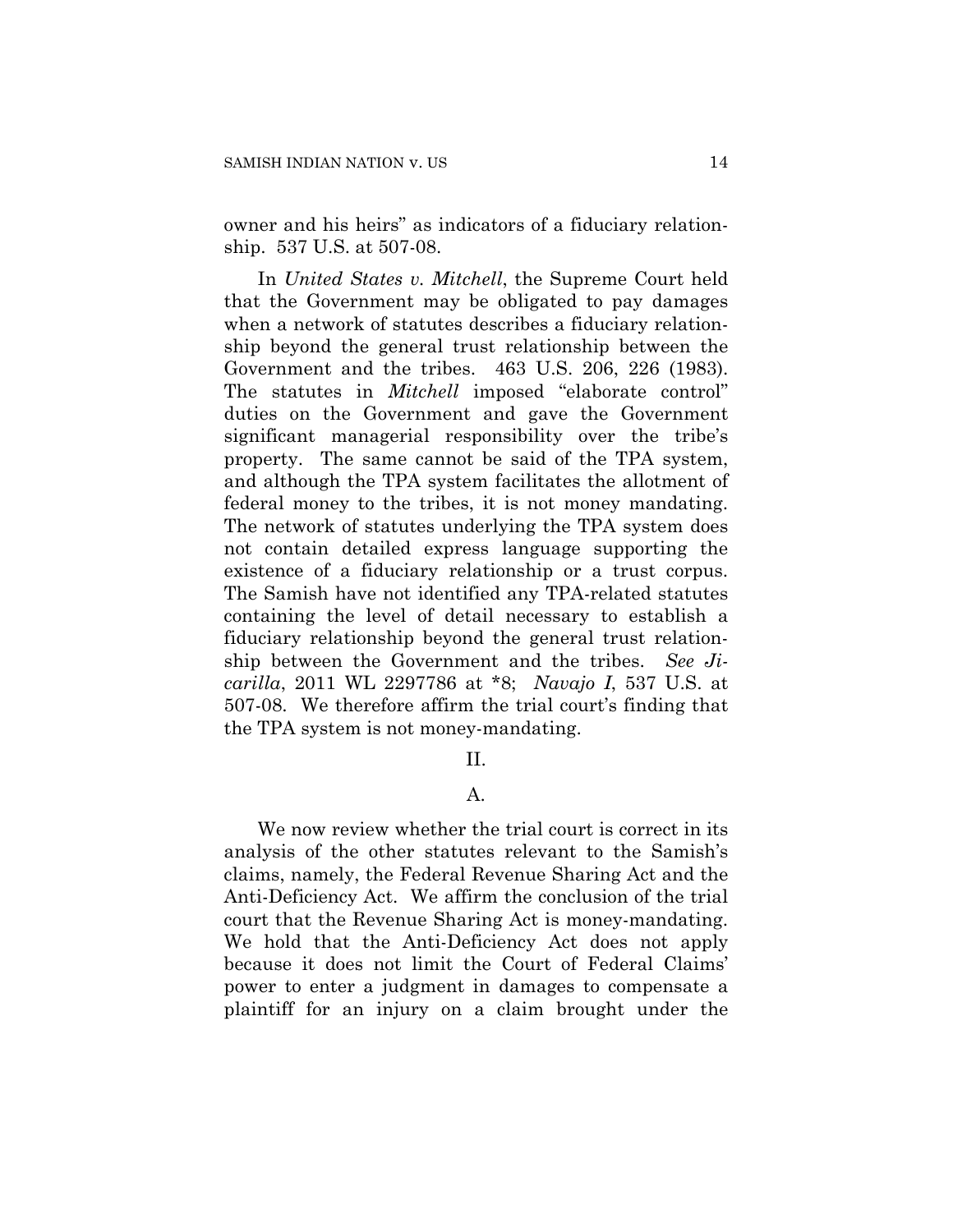Tucker Act. Therefore, we conclude that the Court of Federal Claims has jurisdiction over the Samish's allegations based on the Revenue Sharing Act.

The Revenue Sharing Act distributed federal funds to state and local governments, including Indian tribes and Alaskan native villages. The funds to be paid to each unit of government were described as "entitlements," and the Act directed that Indian tribes "shall be allocated" a portion of the funds based on population. As discussed below, that language is language that this court has recognized as making a statute money-mandating.

In *Agwiak*, the plaintiff-appellants who had been employed by the Government sought remote worksite pay pursuant to a statute that included language that "the employee in commuting to and from his residence and such worksite, *is entitled*, in addition to pay otherwise due him, to an allowance of not to exceed \$10 a day. The allowance *shall be paid* under regulations . . . ." 347 F.3d 1378-79 (quoting 5 U.S.C. § 5942(a) (2000) (emphases different than original)). As the court explained, "[w]e have repeatedly recognized that the use of the word 'shall' generally makes a statute money-mandating." *Id.* at 1380. Similarly, in *Greenlee County, Arizona v. United States*, 487 F.3d 871, 877 (Fed. Cir. 2007), this court held that an act providing that the Government "shall make a payment for each fiscal year to each unit of general local government in which entitlement land is located" was "reasonably amenable" to a reading that it is moneymandating. Additionally, in *Britell v. United States*, 372 F.3d 1370, 1378 (Fed. Cir. 2004), this court held that regulations implementing the military's health insurance plan providing that the plan "will pay" benefits "directly" to the insured, were "reasonably amenable to the reading that [they] mandate[ ] a right of recovery in damages."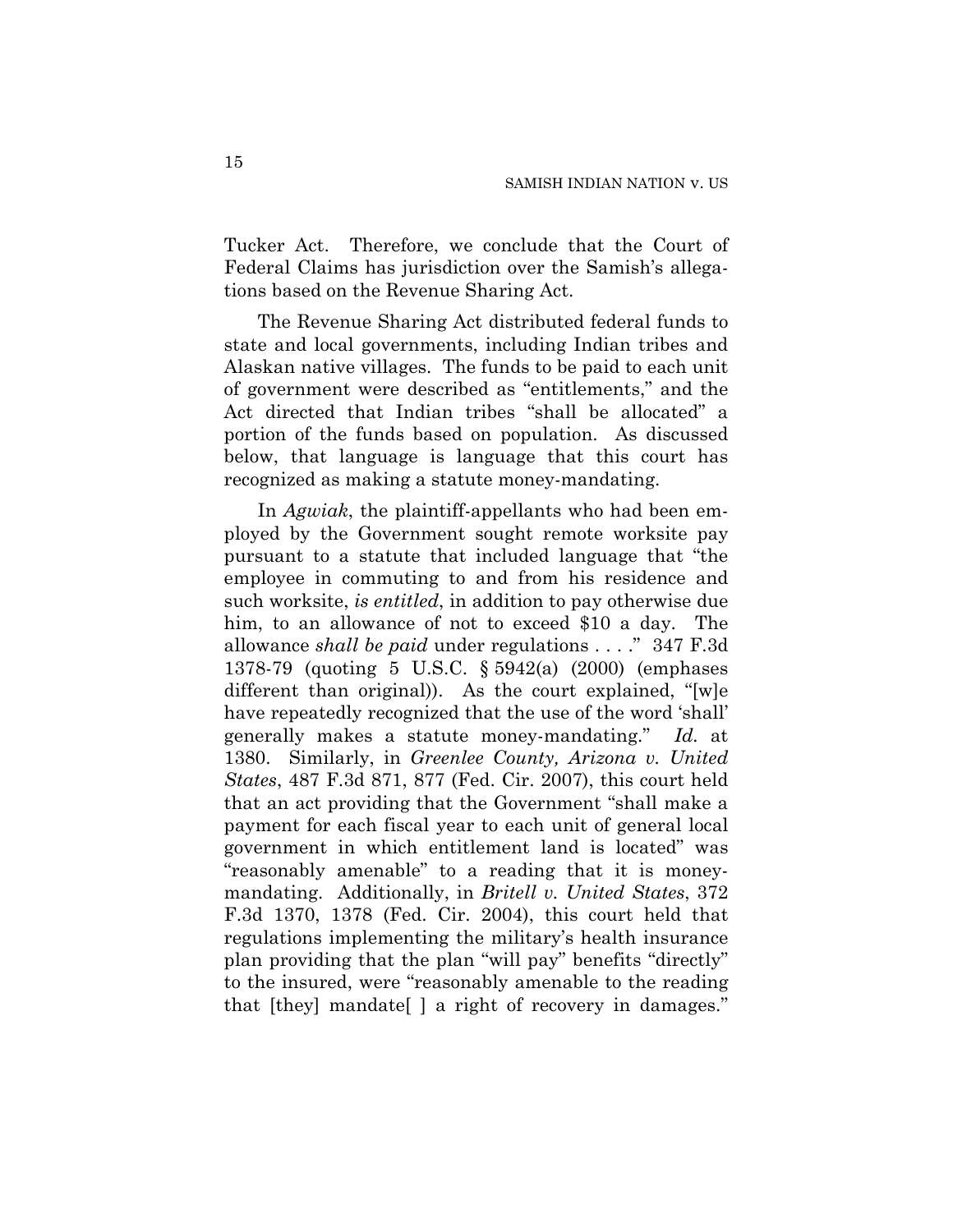Thus, because the Revenue Sharing Act, like the statutes discussed above, directs that tribes "shall be allocated" certain funds, we hold that it is money-mandating.

In *National Association of Counties v. Baker*, 842 F.2d 369 (D.C. Cir. 1988), the D.C. Circuit examined provisions of the Revenue Sharing Act similar to the relevant language in this case and found that the Act did not mandate compensation. In that case, local counties sought to recover revenue sharing funds that had been sequestered pursuant to a statute aimed at eliminating the federal budget deficit. *Id.* at 371-72. The government argued that the counties' lawsuit was one for money damages that fell within the exclusive jurisdiction of the Court of Federal Claims and therefore could not proceed in the district court. The D.C. Circuit disagreed and characterized the lawsuit as a request for the release of specific funds for which the APA waived sovereign immunity, not as a request for money damages. As a predicate to that ruling, the D.C. Circuit determined that the Revenue Sharing Act did not mandate compensation, even though the Act directed the payment of money. *Id.* at 376. We note that the D.C. Circuit reached this conclusion before the Supreme Court's decision in *White Mountain*, 537 U.S. at 472-73 and our decision in *Agwiak*, 347 F.3d at 1378- 79, and, as did the Court of Federal Claims, we instead rely on those later authorities in determining that the Revenue Act is money mandating.

### B.

The parties dispute whether the Samish's allegations under the Revenue Sharing Act are barred by the Anti-Deficiency Act or any lapse in appropriated funds. Although the Court of Federal Claims correctly held the Revenue Sharing Act money-mandating, it incorrectly found the Samish's allegations barred by the Anti-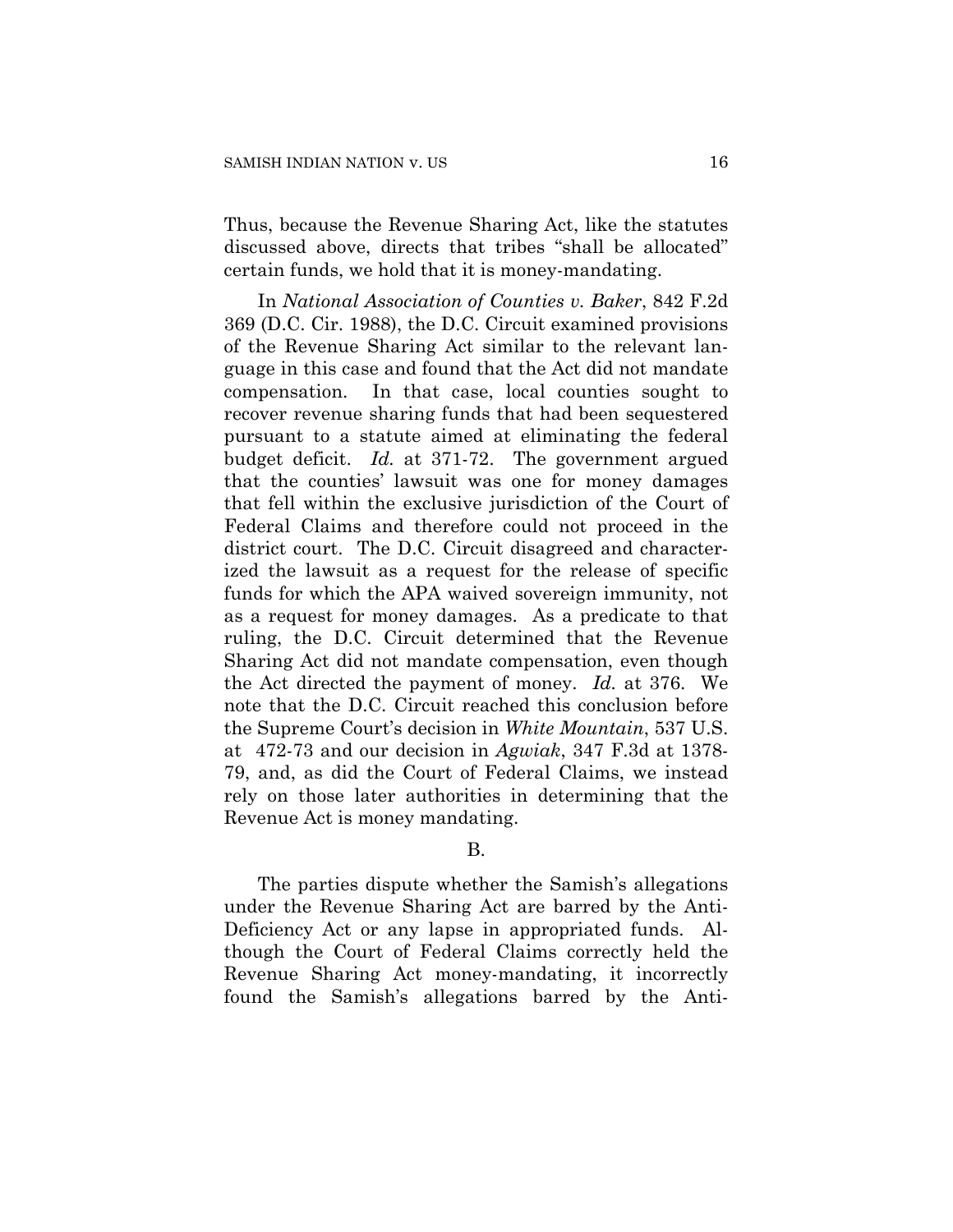Deficiency Act. *Samish IV*, 90 Fed. Cl. at 133 n.10, 135- 37. The Anti-Deficiency Act provides that "[a]n officer or employee of the United States Government . . . may not . . . make or authorize an expenditure or obligation exceeding an amount available in an appropriation or fund for the expenditure or obligation." 31 U.S.C.  $\S$  1341(a)(1)(A). The Government argues that the Anti-Deficiency Act "prevents the Court of Federal Claims from granting relief to the Samish because it bars the award of funds pursuant to a statute for which the appropriations have lapsed or have been capped, unless the aggrieved party files suit before the appropriation lapses." Appellee's Br. 49. Because the appropriations for the Revenue Sharing Act lapsed in 1983 and the Samish did not file suit until 2002, the trial court held that the Anti-Deficiency Act barred the Samish's allegations. *Samish IV*, 90 Fed. CI. at 136-37.

The Anti-Deficiency Act limits the authority of federal officials to enter into contracts or otherwise obligate the Government to pay funds in excess of the amounts appropriated. It does not, however, limit the Court of Federal Claims' jurisdiction or its power to enter a judgment in damages to compensate a plaintiff for an injury on a claim brought under the Tucker Act. As explained in *Ferris v. United States*, "[a]n appropriation *per se* merely imposes limitations upon the Government's own agents; it is a definite amount of money entrusted to them for distribution; but its insufficiency does not pay the Government's debts nor cancel its obligations, nor defeat the rights of other parties." 27 Ct. Cl. 542, 546 (1892); *accord Bureau of Land Mgmt.*,63 Comp. Gen. 308, 312 (Apr. 24, 1984) ("[A] judicial or quasi-judicial judgment or award 'does not involve a deficiency created by an administrative officer' .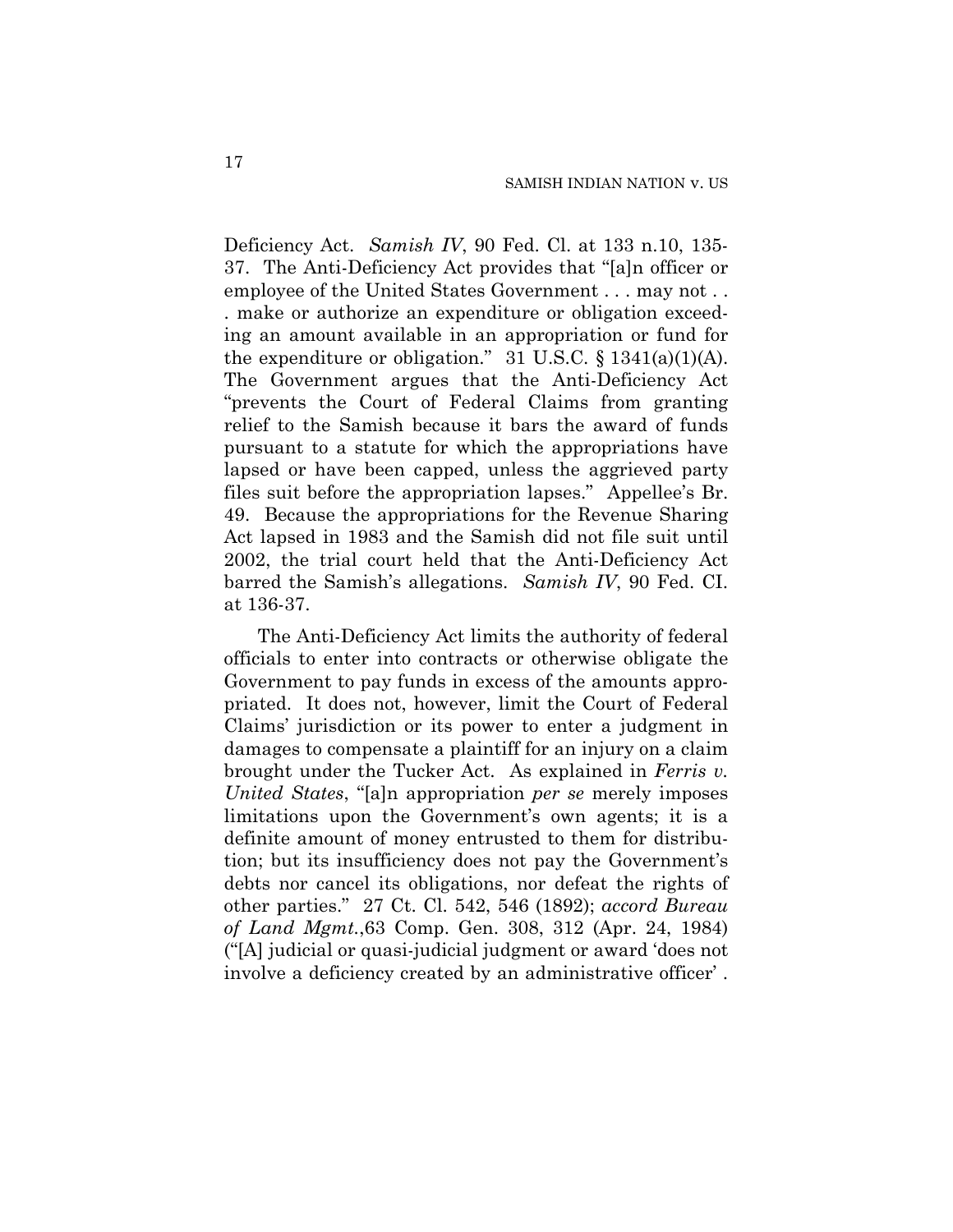. . . Accordingly, such an award would not be viewed as violating the Antideficiency Act." (citations omitted)).

Citing *Star-Glo Associates, LP v. United States*, 414 F.3d 1349 (Fed. Cir. 2005), the Government contends that the appropriations for the program are capped and the funds spent, so, the Anti-Deficiency Act prohibits the judicial award of money over the amount appropriated. In *Star-Glo*, this court found that language in the relevant appropriations act imposed a cap on the available funds and that the imposition of such a cap restricted the government's liability for damages and therefore precluded an award of damages by the Court of Federal Claims. Congress had directed the Secretary of Agriculture to use \$58 million dollars in appropriated funds to compensate citrus growers that had lost crop due to disease; such funds were "to remain available until expended." We held that the legislative history of the relevant statute made clear that Congress had intended to limit the Government's liability to the amount specified in the statute and that the Government was therefore not subject to liability for damages. *Id.* at 1352-53. Subsequently, in *Greenlee County*, 487 F.3d at 878-79, we held that explicit language that funds will be "available only as provided in appropriations laws" served to cap the statute and therefore limit the government's liability.

In contrast, neither the text of the Revenue Sharing Act nor its legislative history include the limiting language of the statutes in *Star-Glo* and *Greenlee County*. The Government contends that such language can be found at section 106 of that Act, which states that "if the total amount appropriated under section 105(b)(2) for any entitlement period is not sufficient to pay in full the additional amounts allocable under this subsection for that period, the Secretary shall reduce proportionally the amounts so allocable." But that portion of the Act deals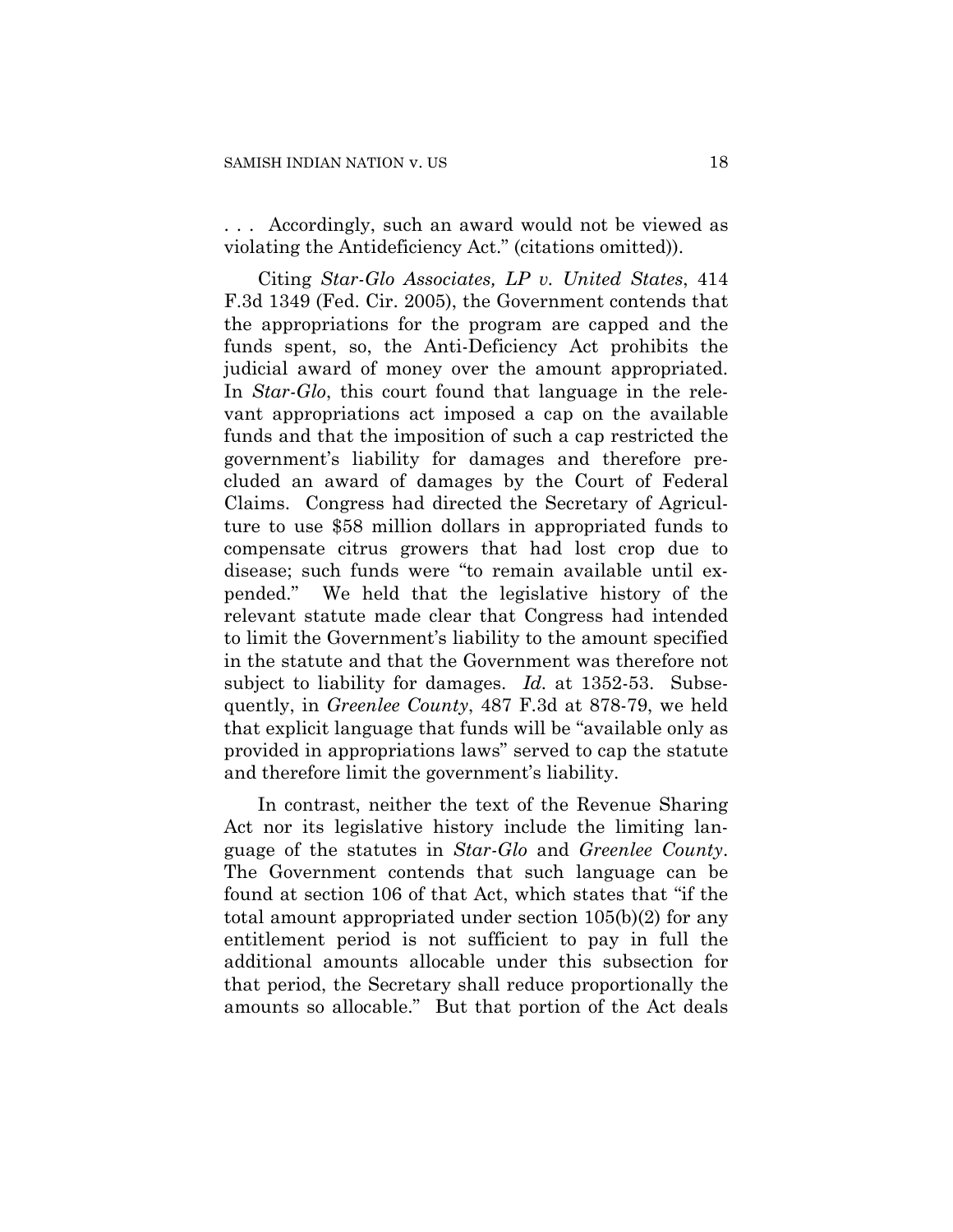only with the special provisions for revenue transfer to noncontiguous states. Section 105(b)(2) separately provides for appropriations for such transfers. It is not relevant to the portion of the Act that would have governed disbursement of funds to the Samish, had the Samish been properly recognized as a tribe. We therefore disagree with the government's assertion that the Revenue Act was capped in a manner that restricts the government's liability for damages.

Based on the language of the Revenue Sharing Act and the nature of the Samish's allegations, we reject the government's argument that the Anti-Deficiency Act limits recovery in this case. The Samish do not seek the release of appropriated funds, as in many of the cases involving the APA cited by the Government. Rather, the Samish seek compensation under the Tucker Act for damages for an injury sustained due to the Government's wrongful failure to recognize the Samish and their inability to participate in programs to which they were entitled. The Samish's Second Amended Complaint explicitly seeks compensation for a "harm" done. 2d Am. Compl. at ¶¶ 28- 29.

The Court of Federal Claims based its analysis regarding the application of the Anti-Deficiency Act on cases from other circuits, including *City of Houston v. Department of Housing & Urban Development*, 24 F.3d 1421 (D.C. Cir. 1994) and *County of Suffolk, N.Y. v. Sebelius*, 605 F.3d 135 (2d Cir. 2010). Those cases involve a district court's jurisdiction under the APA and are not suits for damages under the Tucker Act. In each case, the plaintiff challenged agency action affecting its funding and sought injunctive relief requiring the agency to restore grant funds. *City of Houston*, 24 F.3d at 1424; *Cnty. of Suffolk*, 605 F.3d at 138-39. The appellate courts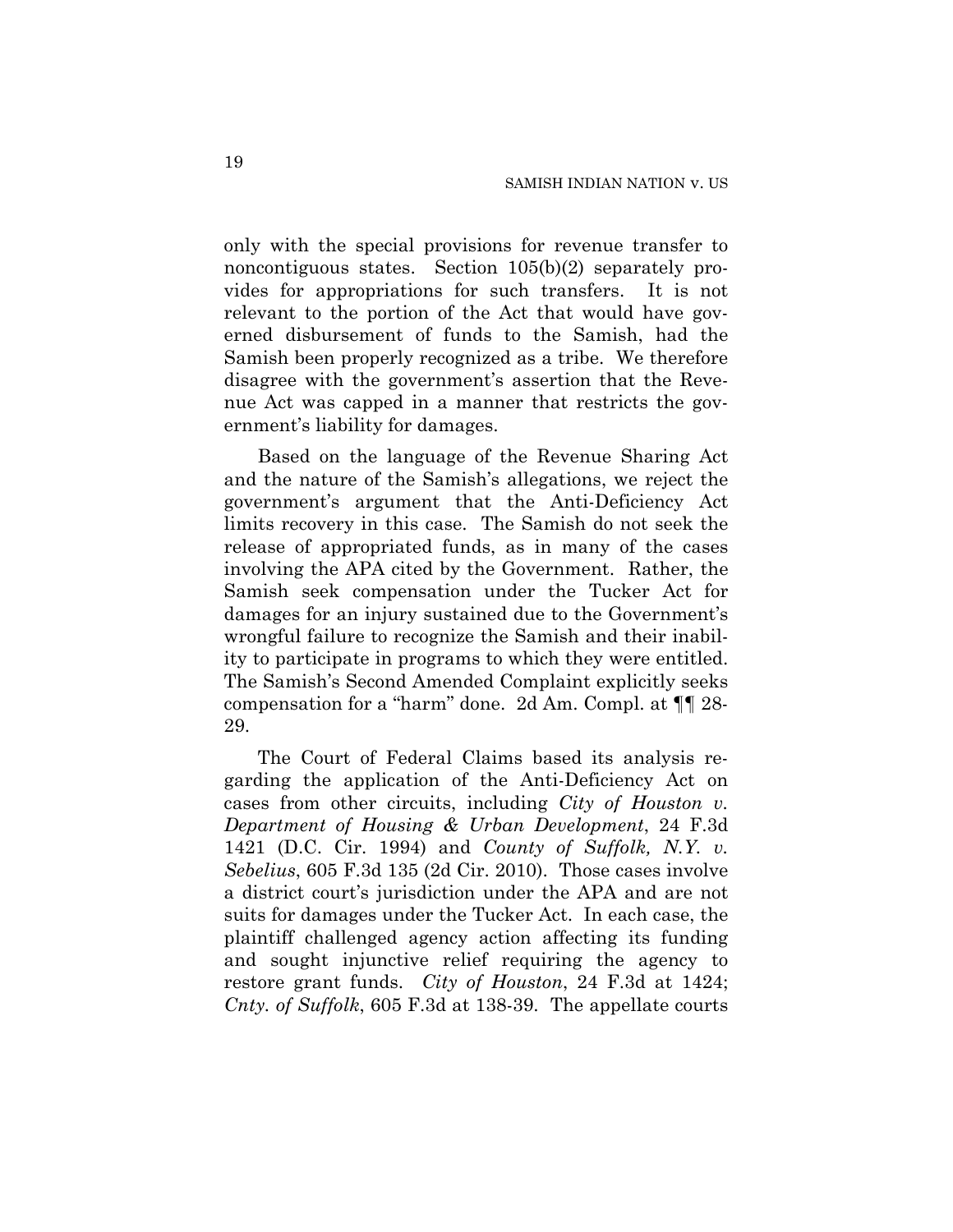found that the claim became moot when the agency's appropriated funds lapsed or were expended. The courts based their decisions on the limited jurisdiction of district courts in cases brought under the APA. Under that Act, district courts can grant a limited monetary award only if it is in the form of specific relief paid from a particular res. Once the res no longer exists, the claim becomes moot because funds cannot be obtained from any other source. *See City of Houston*, 24 F.3d at 1428; *Cnty. of Suffolk*, 605 F.3d at 140-41. Unlike the district courts, the Court of Federal Claims need not identify a res against which a judgment for declaratory and injunctive relief can be directed. Its judgments are paid from the Permanent Judgment Fund.

The Court of Federal Claims has general jurisdiction to enter judgments in damages against the Government. 28 U.S.C. §§ 1491, 1505. The Permanent Judgment Fund was established to pay monetary damage judgments entered against the Government when other funds are unavailable. 31 U.S.C. § 1304. The relevant section of 31 U.S.C. § 1304 states:

(a) Necessary amounts are appropriated to pay final judgments, awards, compromise settlements, and interest and costs specified in the judgments or otherwise authorized by law when—

(1) payment is not otherwise provided for;

(2) payment is certified by the Secretary of the Treasury; and

(3) the judgment, award, or settlement is payable under [various sections of title 28, including § 2517, which includes "every final judgment rendered by the United States Court of Federal Claims."]